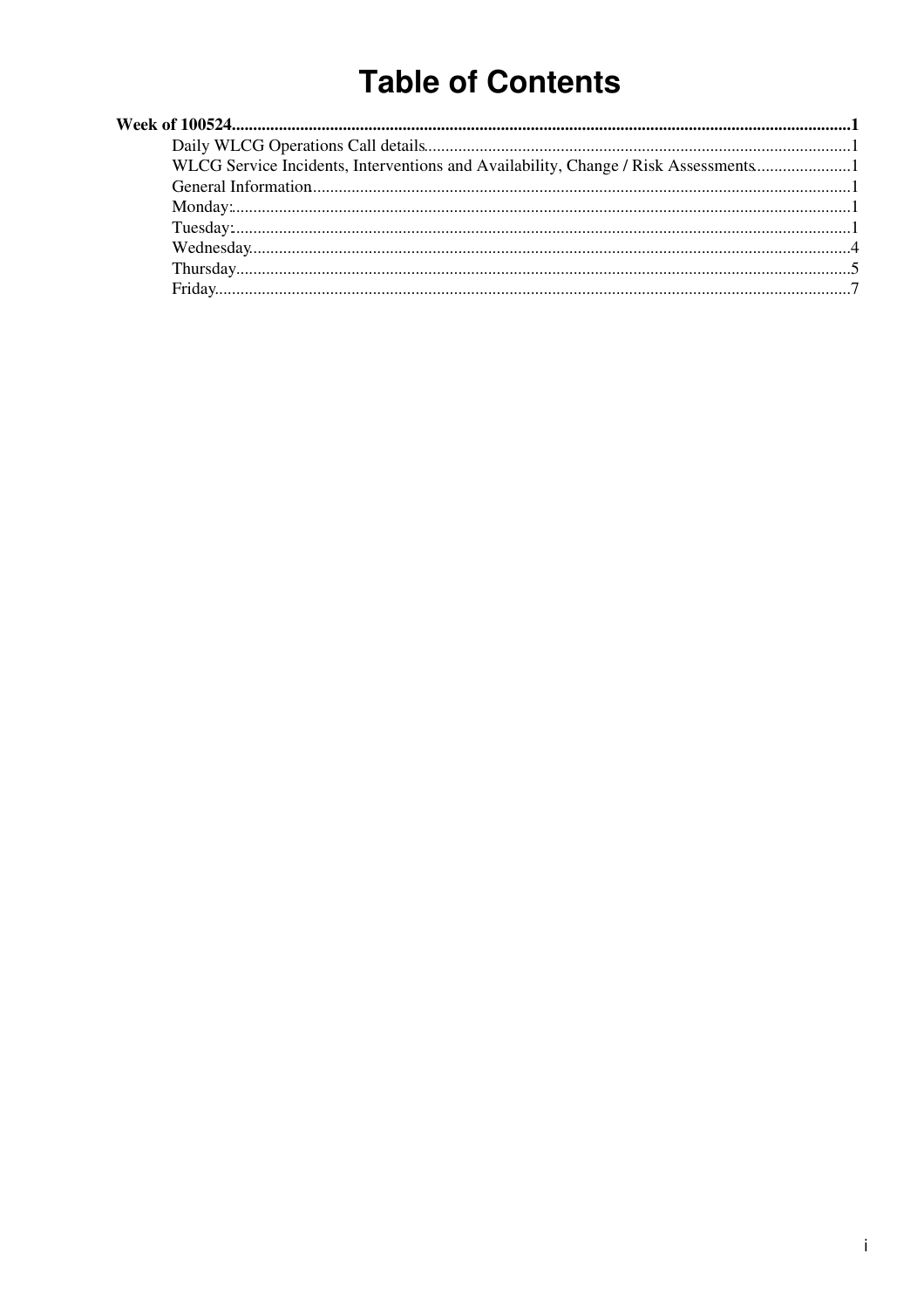# <span id="page-1-0"></span>**Week of 100524**

## <span id="page-1-1"></span>**Daily WLCG Operations Call details**

To join the call, at 15.00 CE(S)T Monday to Friday inclusive (in CERN 513 R-068) do one of the following:

- 1. Dial +41227676000 (Main) and enter access code 0119168, or
- 2. To have the system call you, click [here](https://audioconf.cern.ch/call/0119168) $\Phi$
- 3. The scod rota for the next few weeks is at [ScodRota](https://twiki.cern.ch/twiki/bin/view/LCG/ScodRota)

### <span id="page-1-2"></span>**WLCG Service Incidents, Interventions and Availability, Change / Risk Assessments**

| <b>VO Summaries of Site Usability</b> |  |  |  | <b>SIRs &amp; Broadcasts</b>                                                                             | <b>Change assessments</b> |                      |
|---------------------------------------|--|--|--|----------------------------------------------------------------------------------------------------------|---------------------------|----------------------|
|                                       |  |  |  | ALICE <sup>®</sup> ATLAS <sup>®</sup> CMS <sup>®</sup> LHCb <sup>®</sup> WLCG Service Incident Broadcast |                           | <b>CASTOR Change</b> |
|                                       |  |  |  | <b>Reports</b>                                                                                           | archive                   | <b>Assessments</b>   |

### <span id="page-1-3"></span>**General Information**

|                          | <b>General Information</b>           | <b>GGUS</b><br><b>Information</b> | <b>LHC</b> Machine<br><b>Information</b> |                 |                                                   |
|--------------------------|--------------------------------------|-----------------------------------|------------------------------------------|-----------------|---------------------------------------------------|
| <b>CERN IT</b><br>status | M/W<br><b>PPSCoordinationWorkLog</b> | <b>WLCG</b><br><b>Baseline</b>    | <b>WLCG</b><br>Blogs                     | GgusInformation | Sharepoint site $\mathbb{Z}$ -<br>Cooldown Status |
| board $\blacksquare$     |                                      | <b>Versions</b>                   |                                          |                 | News $\sigma$                                     |

### <span id="page-1-4"></span>**Monday:**

• **No meeting - CERN closed!**

### <span id="page-1-5"></span>**Tuesday:**

Attendance: local(Harry(chair), Akshat, Ricardo, Dirk, Oliver, Jean-Philippe, [JanI](https://twiki.cern.ch/twiki/bin/edit/LCG/JanI?topicparent=LCG.WLCGDailyMeetingsWeek100524;nowysiwyg=1), Lola, Eva, Patricia, Roberto, Maarten, [MariaDZ](https://twiki.cern.ch/twiki/bin/edit/LCG/MariaDZ?topicparent=LCG.WLCGDailyMeetingsWeek100524;nowysiwyg=1), Jamie);remote(Jon(FNAL), Gang(ASGC), Vera(NDGF), Jeff(NL-T1), John+Brian[\(RAL](https://twiki.cern.ch/twiki/bin/view/LCG/RAL)), Rolf([IN2P3](https://twiki.cern.ch/twiki/bin/view/LCG/IN2P3)), Angela(KIT), Alessandro(INFN), Jeremy(GRIDPP), Rob(OSG)).

Experiments round table:

- ATLAS [reports](https://twiki.cern.ch/twiki/bin/view/Atlas/ADCOperationsDailyReports) -
- CMS [reports](https://twiki.cern.ch/twiki/bin/view/CMS/FacOps_WLCGdailyreports) -

T0 Highlights: Software change in the T0, bumped all datasets except RAW to new processing versions because of event content compatibility. KIT, [IN2P3,](https://twiki.cern.ch/twiki/bin/view/LCG/IN2P3) PIC and ASGC have not yet approved transfer requests.

T1 Highlights: 1) power outage at PIC on Friday/Saturday with very short recovery time (thanks). No measures like moving custodial assignments of primary datasets had to be taken. 2) Request for 50 Million [MinBias](https://twiki.cern.ch/twiki/bin/edit/LCG/MinBias?topicparent=LCG.WLCGDailyMeetingsWeek100524;nowysiwyg=1) events will be run on T1 level as T2 level is saturated with other MC requests, almost done. 3) Expect to start pre-production for another re-reconstruction pass soon, still waiting for software and conditions.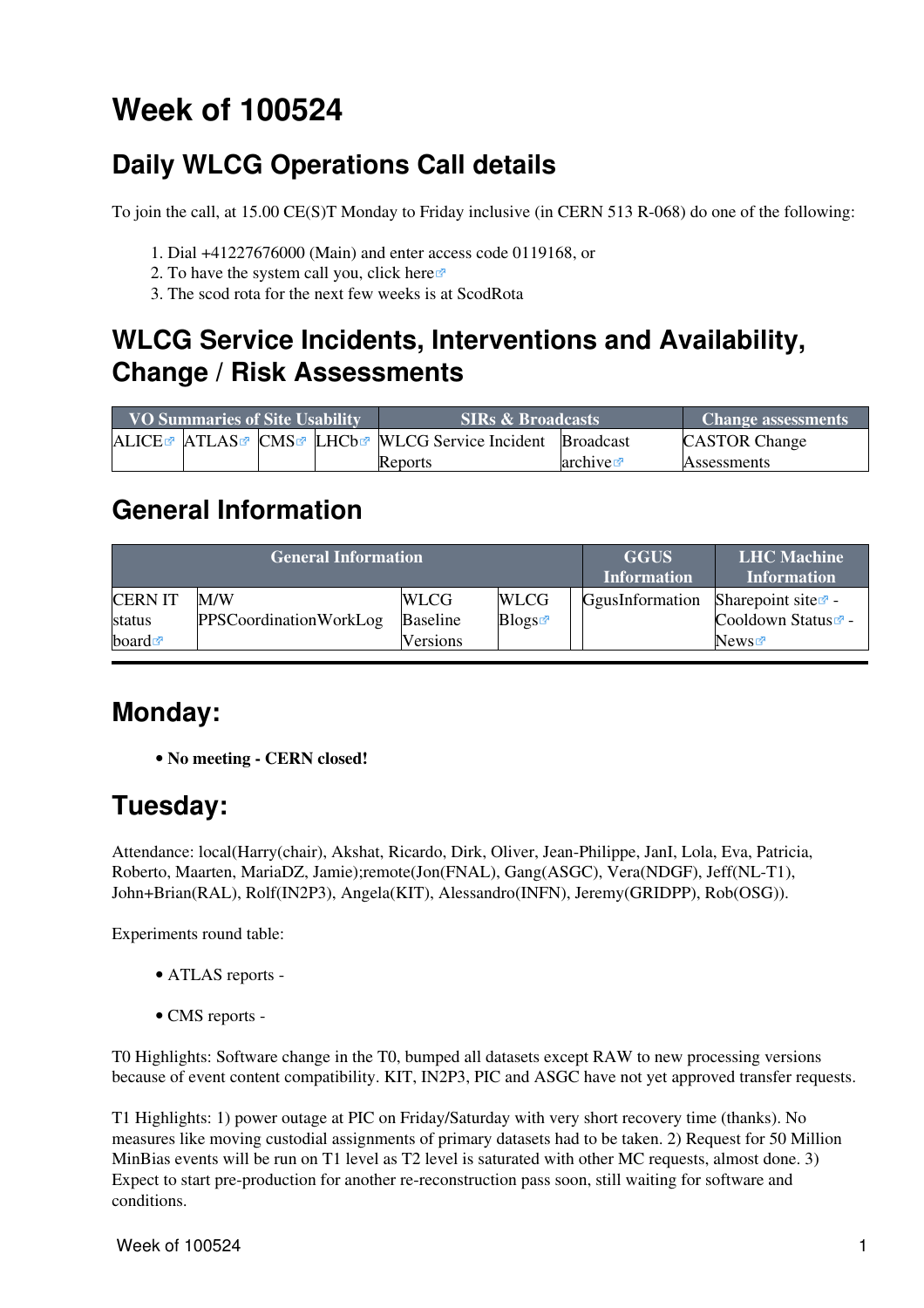T2 Highlights: 1) MC production as usual. 2) Starting large scale pile-up simulations at T2 sites, expect jobs with higher than normal I/O load at sites.

Weekly-scope Operations plan [Data Ops]:

Tier-0: data taking.

Tier-1: Expected re-reconstruction request for all 2010 data using new software release including skimming, possibly also re-reconstruction of corresponding MC.

Tier-2: Large scale pile-up production at most T2s

Facilities Ops]

Final webtools services migration to SL5 occurred las Friday. During this week SL4 nodes will be switched off and deprecated.

VOC working to provide CRC-on-duty access to all CMS critical machines.

Note1: Sites to provide SL5 UI/voboxes for CMS to run [PhEDEx](https://twiki.cern.ch/twiki/bin/view/LCG/PhEDEx) soon. By end of June it will be mandatory, as [PhEDEx](https://twiki.cern.ch/twiki/bin/view/LCG/PhEDEx)\_3\_4\_0 will be released in sl5-only release. We ask the sites to provide sl5 UI/voboxes according to the deadline.

Note2: CMS VOcard (CIC-portal) to be upgraded soon.

#### • ALICE [reports](http://alien2.cern.ch/index.php?option=com_content&view=article&id=75&Itemid=129) $\blacksquare$ -

GENERAL INFORMATION: High intensive MC production running during the weekend with peaks over 18K concurrent jobs. Good behavior in general of all Grid services at all sites.

Transfers: Raw data transfers going on during the last 3 days wityh 18TB transferred and an average speed around 55MB/s.

General Issue: during the last night (from 04:00 to 6:00) no ALICE jobs were registered by [MonaLisa](https://twiki.cern.ch/twiki/bin/edit/LCG/MonaLisa?topicparent=LCG.WLCGDailyMeetingsWeek100524;nowysiwyg=1). In fact all sites are showing a glitch around the mentioned window time. The problem comes from one of the ALICE central machines which crashed during the weekend and as result no jobs were recorded by [MonaLisa.](https://twiki.cern.ch/twiki/bin/edit/LCG/MonaLisa?topicparent=LCG.WLCGDailyMeetingsWeek100524;nowysiwyg=1)

T0 site: Peaks over 3000 concurrent jobs, good behavior of the [CREAM](https://twiki.cern.ch/twiki/bin/view/LCG/CREAM)-CE and the LCG-CE resources

T1 sites

[CCIN2P3](https://twiki.cern.ch/twiki/bin/edit/LCG/CCIN2P3?topicparent=LCG.WLCGDailyMeetingsWeek100524;nowysiwyg=1): A different environment setup was found during the weekend in both ALICE VOBOXES available at this site. The result is that one of the vobox is perfectly working while the second one is out of production due to the wrong environment setup. Reported to the ALICE expert at the site, the experts are looking for possible differences in the environment setup at both VOBOXES

NIKHEF: The local service responsible of the software installation ([PackMan](https://twiki.cern.ch/twiki/bin/edit/LCG/PackMan?topicparent=LCG.WLCGDailyMeetingsWeek100524;nowysiwyg=1)) is failing at this site. Same issue found this morning in Cagliari. The problem has been reported to the [AliEn](https://twiki.cern.ch/twiki/bin/edit/LCG/AliEn?topicparent=LCG.WLCGDailyMeetingsWeek100524;nowysiwyg=1) experts before warning the site

#### T2 sites

Kolkata: During the weekend, the Alien sw was updated at this site. The local ALICE site admin prevented the ALICE core team about an obsolete Alien version running at this site.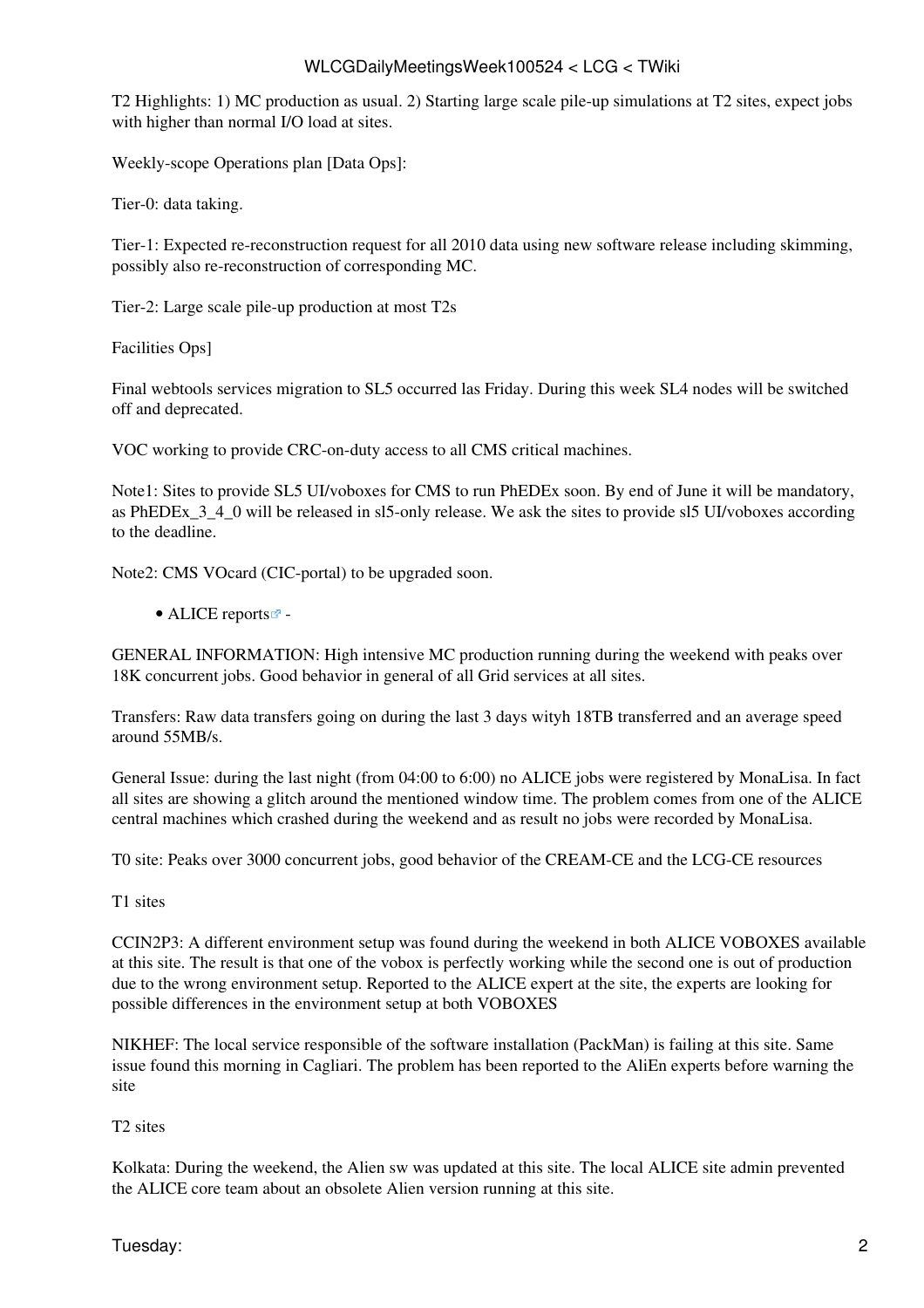IPNL: [CREAM](https://twiki.cern.ch/twiki/bin/view/LCG/CREAM)-CE out of production (submission failing). GGUS-58478

• LHCb [reports](https://twiki.cern.ch/twiki/bin/view/LHCb/ProductionOperationsWLCGdailyReports) -

Experiment activities: Very intense data taking activity doubling the 2010 statistics. MC production ongoing.

T0 site issues:

On Monday the M-DST space was presenting many transfers queued and users report their jobs hanging (and then killed by the watch dog). SLS effectively showed this problem yesterday today recovered. We are also seeing continued degredation of service on service class where RAW data exists. Can we have some indication what and why this happened ? Jan Iven reported that the M-DST pool is too small and LHCb should request more resources be added to it. For the raw data pool looking at the example file and job he was seeing a normal file access response of 2 seconds and the job got killed in fact on cpu time-limit.

On Saturday afternoon we had default pool overloaded triggering an alarm on SLS; it recovered by itself.

T1 site issues:

IN2p3 Open a GGUS because ~10% of the jobs were failing yesterday with a shared area issues (GGUS 58283 ). Reproduced the problem. Any news from IN2p3 on the AFS shared software area ? Rolf replied they were testing a workaround for the afs cache problems that vey afternoon.

[RAL](https://twiki.cern.ch/twiki/bin/view/LCG/RAL): 1) request to increase the current 6 parallel transfer allowed in the FTS for the SARA-RAL channel in order to clean the current backlog draining too slowly. Details of this requirement wll be discussed offline. 2) lost a disk server (same one as last time). Files have been recovered.

CNAF: some FTS transfers seem to fail with the error below. CNAF people discovered a bug in Storm to clean up failed transfers at basis of this problem SOURCE error during TRANSFER\_PREPARATION phase: [INVALID\_PATH] Requested file is still in SRM\_SPACE\_AVAILABLE state!

PIC: Power failure on the week end causing the site being unavailable.

T2 sites issues: CSCS and PSNC both failing jobs with SW area issue

Sites / Services round table:

- NL-T1: Jeff queried a report that LHCb were changing cpu processing shares at NL-T1. Roberto explained this was an internal LHCb issue - NIKHEF and SARA have different roles for them and they are preparing to move analysis storage from dcache to dpm and did not propogate a matching change in cpu shares when they should have. Jeff asked them to let NL-T1 know if cpu servers need to be moved around.
- ASGC: Seeing intermiitent failures on CMS and test jobs since a few days. Have opened ticket 114622 in the CMS Savannah.
- NDGF: Performed a successful dcache upgrade today. Queried when the new FTS would be released. Maarten reported we are still waiting on test sites (including CERN) to report but Triumf had already put it in production. [RAL](https://twiki.cern.ch/twiki/bin/view/LCG/RAL) will be testing the checksum case sensitivity fix. Hopefully will come out this week - more news tomorrow.
- [IN2P3:](https://twiki.cern.ch/twiki/bin/view/LCG/IN2P3) Not quite understanding the ALICE problem of different VObox requirements. Patricia has sent log files to R.Vernets but not opened a ticket yet as not sure of where the problem really lies.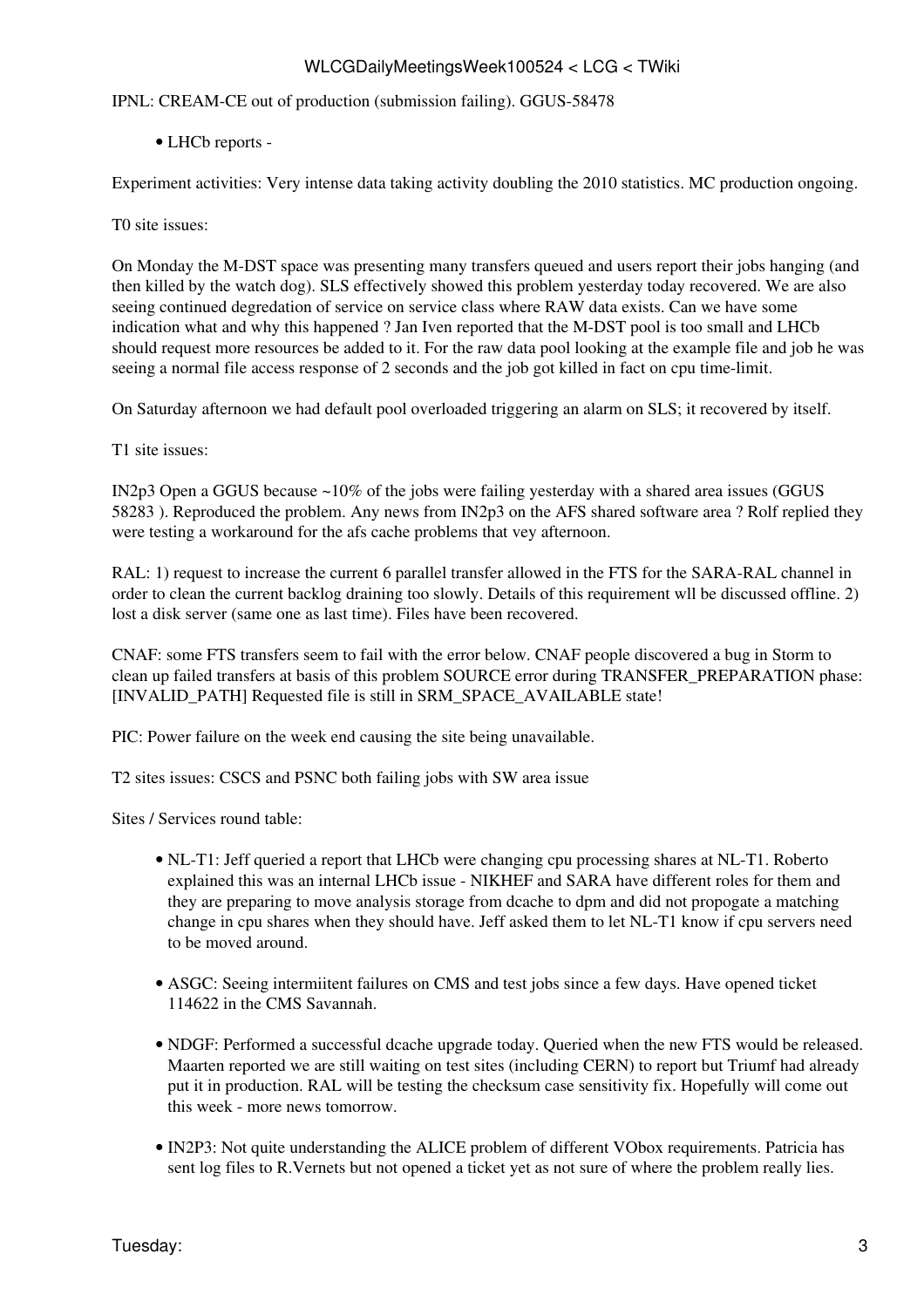- KIT: Over the weekend a disk partition of one of their CEs filled up and job submission was disabled till 14.00 today. Filled by CMS and ATLAS pilot job logs but all less than 5 days old so not a failure of log rotation. Investigating why a normal number of jobs managed to generate so much logging.
- CERN CASTORATLAS: Harry queried an ATLAS operator alarm that morning on degradation of the [T0MERGE](https://twiki.cern.ch/twiki/bin/edit/LCG/T0MERGE?topicparent=LCG.WLCGDailyMeetingsWeek100524;nowysiwyg=1) pool. Jan Iven reported this was in fact provoked by a log daemon being stuck. SRMATLAS may also have been affected in the period from 04.00 to 10.00.
- CERN databases: Overnight a node of the ATLAS production database rebooted being investigated. The DB stayed available but some sessions failed over to other instances. There was also a problem with one of the nodes of the CMS production DB running out of space in the file system.

#### AOB:

### <span id="page-4-0"></span>**Wednesday**

Attendance: local(Miguel, Harry(chair), Lola, [JanI,](https://twiki.cern.ch/twiki/bin/edit/LCG/JanI?topicparent=LCG.WLCGDailyMeetingsWeek100524;nowysiwyg=1) Eduardo, Ricardo, Jean-Philippe, Flavia, Eva, Maarten, Steve, Simone, Akshat, [MariaD,](https://twiki.cern.ch/twiki/bin/edit/LCG/MariaD?topicparent=LCG.WLCGDailyMeetingsWeek100524;nowysiwyg=1) Pavel);remote( Ian(CMS), Jon(FNAL), Michel(BNL), Angela(KIT), Onno(NL-T1), Tiju([RAL\)](https://twiki.cern.ch/twiki/bin/view/LCG/RAL), Rob(OSG), Gang(ASGC), [IN2P3\)](https://twiki.cern.ch/twiki/bin/view/LCG/IN2P3), Andrew(LHCb)).

Experiments round table:

- ATLAS [reports](https://twiki.cern.ch/twiki/bin/view/Atlas/ADCOperationsDailyReports)  Lots of MC and reprocessing activities. Several ggus tickets for data export issues. ASGC needs to allow more FTS jobs - NL-T1 has been in an intervention - [RAL](https://twiki.cern.ch/twiki/bin/view/LCG/RAL) problem has been closed. A monitoring database server at CERN is overloaded otherwise smooth running.
- CMS [reports](https://twiki.cern.ch/twiki/bin/view/CMS/FacOps_WLCGdailyreports) -

T0 Highlights: 1) Preparing for 900GeV running tonight. Potentially high rates. 2) Software change in the T0, bumped all datasets except RAW to new processing versions because of event content compatibility. All sites appear to have approved the requests.

T1 Highlights: 1) New CMSSW release working its way to sites. Full reprocessing of the data expected to follow shortly. 2) New ticket just opened at CNAF where some [MonteCarlo](https://twiki.cern.ch/twiki/bin/edit/LCG/MonteCarlo?topicparent=LCG.WLCGDailyMeetingsWeek100524;nowysiwyg=1) files do not have the expected checksums.

T2 Highlights: 1) MC production as usual. 2) Starting large scale pile-up simulations at T2 sites, expect jobs with higher than normal I/O load at sites. 3) A couple of sites have seen problems updated CRL for DOE Grids. Unclear if it's a transient or regional DNS problem. Seemed to affect Spanish and Portugese Tier 2 first.

• ALICE [reports](http://alien2.cern.ch/index.php?option=com_content&view=article&id=75&Itemid=129) $\blacksquare$ -

GENERAL INFORMATION: Decrease in the number of running jobs due to the end of the MC cycles started during the last weekend. In addition, the usual reconstruction and analysis activities are going on.

T0 site: Last Friday we reported about the creation of a new [LanDB](https://twiki.cern.ch/twiki/bin/edit/LCG/LanDB?topicparent=LCG.WLCGDailyMeetingsWeek100524;nowysiwyg=1) set including about 15 ALICE CAF nodes which required a common an specific connectivity. The name of the mentioned set had to be modified in order to follow the standard name definition set by the PES experts. As procedure to follow it was agreed to define a new set this time with the right name that as soon as it appeared properly populated with the names of the nodes, it would replace the current one. Still it appears to be empty in the network page, PES experts have been contacted.

T1 sites: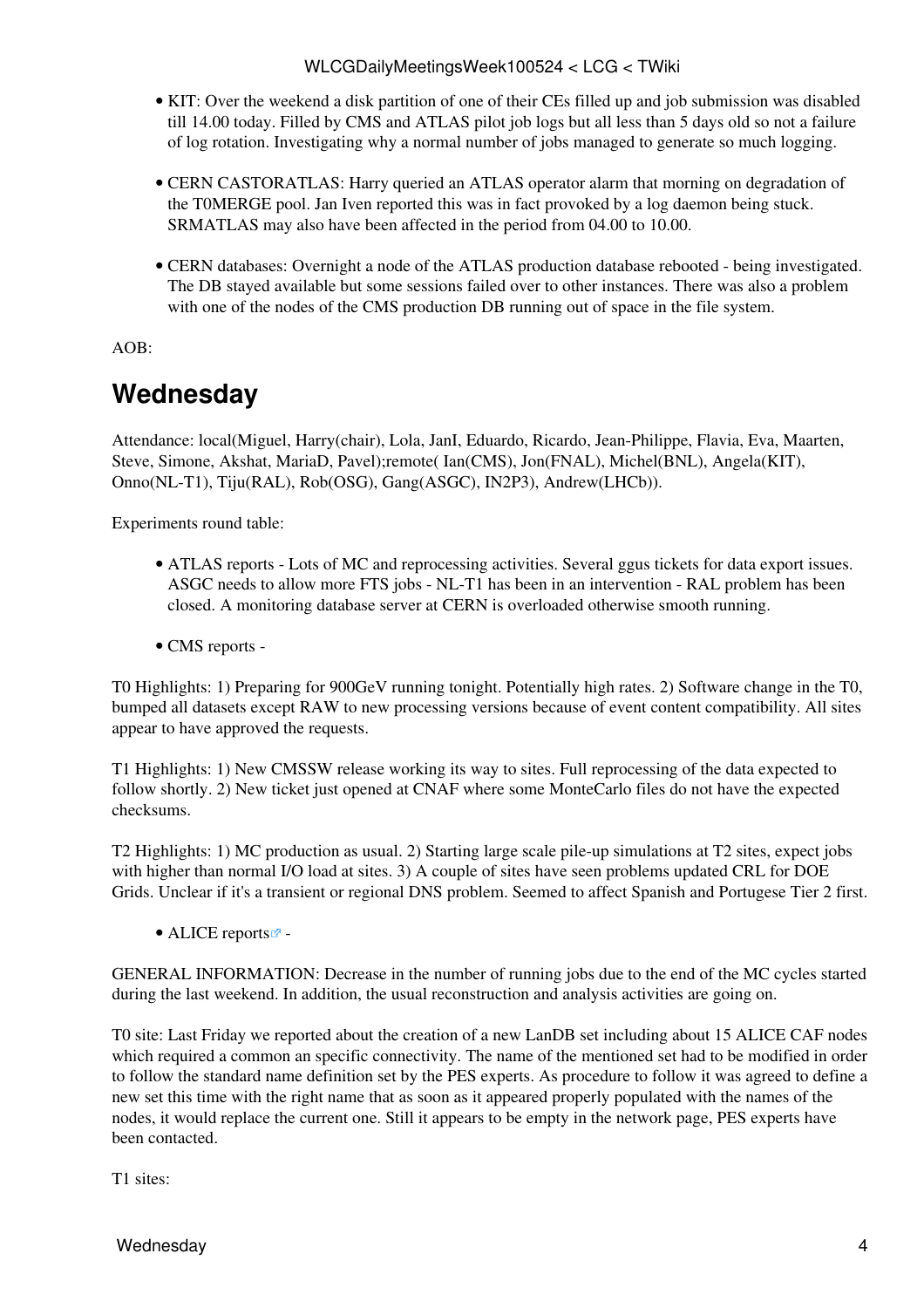[CCIN2P3](https://twiki.cern.ch/twiki/bin/edit/LCG/CCIN2P3?topicparent=LCG.WLCGDailyMeetingsWeek100524;nowysiwyg=1): issue reported yesterday concerning different environments found in the two ALICE VOBOXES.The problem requires further and deeper investigations by the ALICE side in order to understand whether it is a problem associated to the ALICE environment.

NIKHEF: Issue reported yesterday concerning the bad behavior of the local [PackMan](https://twiki.cern.ch/twiki/bin/edit/LCG/PackMan?topicparent=LCG.WLCGDailyMeetingsWeek100524;nowysiwyg=1) service: Solved. The VOBOX required the update of the local [AliEn](https://twiki.cern.ch/twiki/bin/edit/LCG/AliEn?topicparent=LCG.WLCGDailyMeetingsWeek100524;nowysiwyg=1) version. Same procedure applied to Cagliari.

T2 site: IPNL GGUS ticket reported yeterday solved (local [CREAM-](https://twiki.cern.ch/twiki/bin/view/LCG/CREAM)CE required the restart of tomcat). Services restarted at the local VOBOX.

• LHCb [reports](https://twiki.cern.ch/twiki/bin/view/LHCb/ProductionOperationsWLCGdailyReports) - 26th May 2010 (Wednesday)

Experiment activities: 1) Reconstruction of recent data ongoing at T0/1s. 2) MC production ongoing at T2s.

T0 site issues: Ticket against CASTOR closed. Not a CASTOR problem. Some shared software area problems currently appearing.

T1 site issues: 1) PIC: PIC-USER space token is full. 2) NL-T1: SARA dCache is banned due to ongoing maintenance.

Sites / Services round table:

- NL-T1: The observations of ATLAS and LHCb are because we are migrating from 12 dcache pool nodes to a new 12 trying a new procedure to keep the service up. This required a dcache reconfiguration and restarts which caused some transfer failures but no more since this morning. The whole operation will take a few days and it was agreed to document the new procedure for other dcache sites.
- [IN2P3:](https://twiki.cern.ch/twiki/bin/view/LCG/IN2P3) Will have a scheduled down on 8th June to move hpss and gpfs services so there will be no tape access. Also afs servers will be affected so software releases (i.e. of new afs volumes) will not be possible. A transparent Oracle intervention will also be made.
- CERN FTS: Good progress on the new version. Up at CERN in a pilot but have not exercised data transfers yet - experiments are also encouraged to exercise the pilot.
- INFN: Successfully completed Oracle and batch system upgrades.
- CERN GPN: CERN external firewall was overloaded from about 17.00 yesterday with xrootd traffic to Tier 2 sites causing packet losses especially with udp packets. This traffic was diverted to the HTAR route from 10.00 today. Maarten added this had hurt exporting of the CERN top level bdii and that 3/4 of the Tier-2 sites were failing the lcg replication test (local file to reference CERN SE). The availability statistics will be corrected and we will also look at moving bdii export to HTAR. It was understood later this traffic was from the new ALICE CAF nodes.
- CERN CASTORATLAS: An ATLAS groupdisk server has some innaccessible files and needs a file system repair.

AOB: An LHC technical stop is scheduled from 31 May to 2 June inclusive. To be confirmed.

# <span id="page-5-0"></span>**Thursday**

Attendance: local(Harry(chair), [MariaG,](https://twiki.cern.ch/twiki/bin/edit/LCG/MariaG?topicparent=LCG.WLCGDailyMeetingsWeek100524;nowysiwyg=1) Gavin, Steve, Maarten, Jamie, [JanI](https://twiki.cern.ch/twiki/bin/edit/LCG/JanI?topicparent=LCG.WLCGDailyMeetingsWeek100524;nowysiwyg=1), Nilo, Eva, Jean-Philippe, Roberto, Simone, Stephan, Flavia, Patricia, [MariaDZ](https://twiki.cern.ch/twiki/bin/edit/LCG/MariaDZ?topicparent=LCG.WLCGDailyMeetingsWeek100524;nowysiwyg=1));remote( Jon(FNAL), Michael(BNL), Gang(ASGC), Rolf[\(IN2P3\)](https://twiki.cern.ch/twiki/bin/view/LCG/IN2P3), Ian(CMS), John([RAL\)](https://twiki.cern.ch/twiki/bin/view/LCG/RAL), Angela(KIT), Alessandro(CNAF), Rob(OSG), Tristan(NL-T1) ).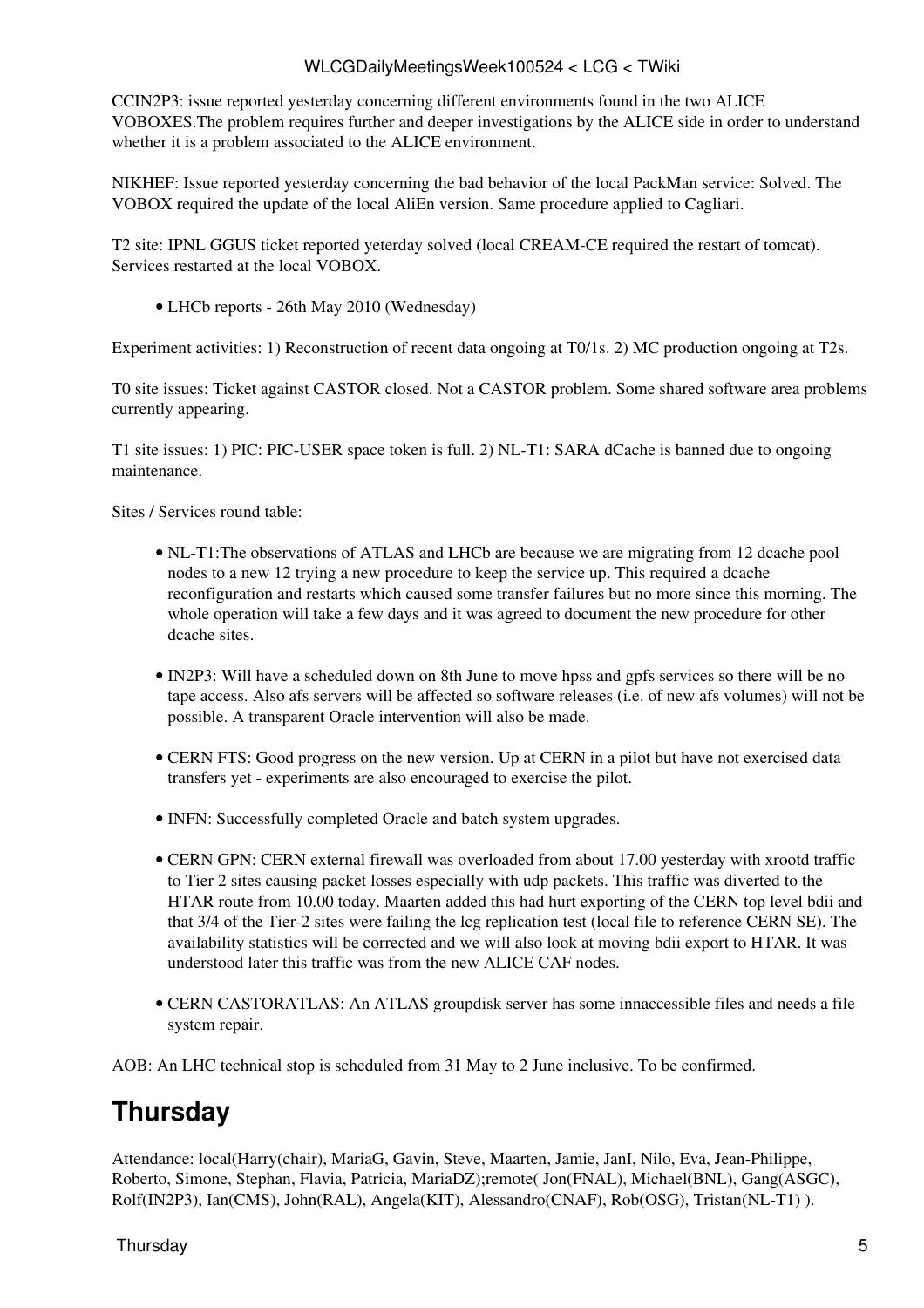Experiments round table:

- ATLAS [reports](https://twiki.cern.ch/twiki/bin/view/Atlas/ADCOperationsDailyReports)  Last reprocessing period has finished and data is now being replicated over the grid at aggregate rates of up to 7 GB/sec. Testing a new method of determining which datasets should be where to avoid filling sites. For next weeks technical stop ATLAS will export raw data till Monday morning then ESD and AOD over Tuesday and Wednesday but sites with a scheduled downtime should continue as ATLAS will catch up later. Stephan queried if the CASTOR checksum upgrade could be rolled out at CERN. Jan Iven reported this release is not rolled out yet and also after the recent data loss any such changes are stringently reviewed.
- CMS [reports](https://twiki.cern.ch/twiki/bin/view/CMS/FacOps_WLCGdailyreports) -

T0 Highlights: Preparing for 900GeV running on short notice Potentially high rates

T1 Highlights: 1) Full reprocessing of the data has now been requested so loads will now go up. 2) New and Open Tier-1 tickets involve transfers to TIer-1 or Data Consistency.

T2 Highlights: 1) MC production as usual. 2) Starting large scale pile-up simulations at T2 sites, expect jobs with higher than normal I/O load at sites.

• ALICE [reports](http://alien2.cern.ch/index.php?option=com_content&view=article&id=75&Itemid=129) $\blacksquare$ -

T0 site: Setup of a new [LanDB](https://twiki.cern.ch/twiki/bin/edit/LCG/LanDB?topicparent=LCG.WLCGDailyMeetingsWeek100524;nowysiwyg=1) set for ALICE. This set will have specific HTAR exceptions (already defined by the security team) in order to avoid high loads in the outer firewall. The procedure has been the following: A [LanDB](https://twiki.cern.ch/twiki/bin/edit/LCG/LanDB?topicparent=LCG.WLCGDailyMeetingsWeek100524;nowysiwyg=1) firewall set was defined by the end of the last week with a "free" name definition. Associated to this [LanDB](https://twiki.cern.ch/twiki/bin/edit/LCG/LanDB?topicparent=LCG.WLCGDailyMeetingsWeek100524;nowysiwyg=1) set, the security team applied the agreed HTAR exceptions. Once the [LanDB](https://twiki.cern.ch/twiki/bin/edit/LCG/LanDB?topicparent=LCG.WLCGDailyMeetingsWeek100524;nowysiwyg=1) set was defined, the PES team warned us about the "free" name definition of the [LanDB](https://twiki.cern.ch/twiki/bin/edit/LCG/LanDB?topicparent=LCG.WLCGDailyMeetingsWeek100524;nowysiwyg=1) set that we had just defined. IT has specific rules concerning these names and also the responsible assignement. The strategy agreed at that moment was the following: A new and empty [LanDB](https://twiki.cern.ch/twiki/bin/edit/LCG/LanDB?topicparent=LCG.WLCGDailyMeetingsWeek100524;nowysiwyg=1) would be defined, this time with the proper name and responsible assginment. Once the new set was properly defined, the security team would be asked to apply the HTAR exceptions to this new set. At this moment the previous set could be deprecated. This morning still the new [LanDB](https://twiki.cern.ch/twiki/bin/edit/LCG/LanDB?topicparent=LCG.WLCGDailyMeetingsWeek100524;nowysiwyg=1) was not populated and PES found the reason: The CDB teampltes of the nodes had not been accordingly modified to include the new set.

Concerning the instabilities observed in the past with an important number of CAF nodes, yesterday the experiment representative had a meeting with the IT experts to establish a strategy for this problem. The conclusions were the following: All the affected nodes will be downgraded to the previous kernel version (done) and put back in production (by today) If problems still persist, these set of nodes (which have 4 disks) will be replaced by 3-disk nodes.

LHCb [reports](https://twiki.cern.ch/twiki/bin/view/LHCb/ProductionOperationsWLCGdailyReports) - Experiment activities: Reconstruction of recent data ongoing at T0/1s. MC production • ongoing at T2s.

T0 site issues: We are seeing many queued transfers on CASTOR LHCBMDST (GGUS 58523). See attached plots showing active and queued transfers. We are investigating if we can slightly modify how the LHCb applications handle open files, but we would also like new hardware as fast as possible. A request has been made to CASTOR.

T1 site issues: 1) IN2p3: investigating actively on the shared area shortage last week. 2) IN2p3: the [CREAM](https://twiki.cern.ch/twiki/bin/view/LCG/CREAM) CE cccreamceli01.in2p3.fr has currently 7386 Scheduled pilots while the BDII publish ~4500 free slots. This impacts the ranking mechanism attracting wrongly jobs there. GGUS ticket to be submitted.

T2 sites issues: [SharedArea](https://twiki.cern.ch/twiki/bin/edit/LCG/SharedArea?topicparent=LCG.WLCGDailyMeetingsWeek100524;nowysiwyg=1) problem at epgr04.ph.bham.ac.uk UKI-SOUTHGRID-BHAM-HEP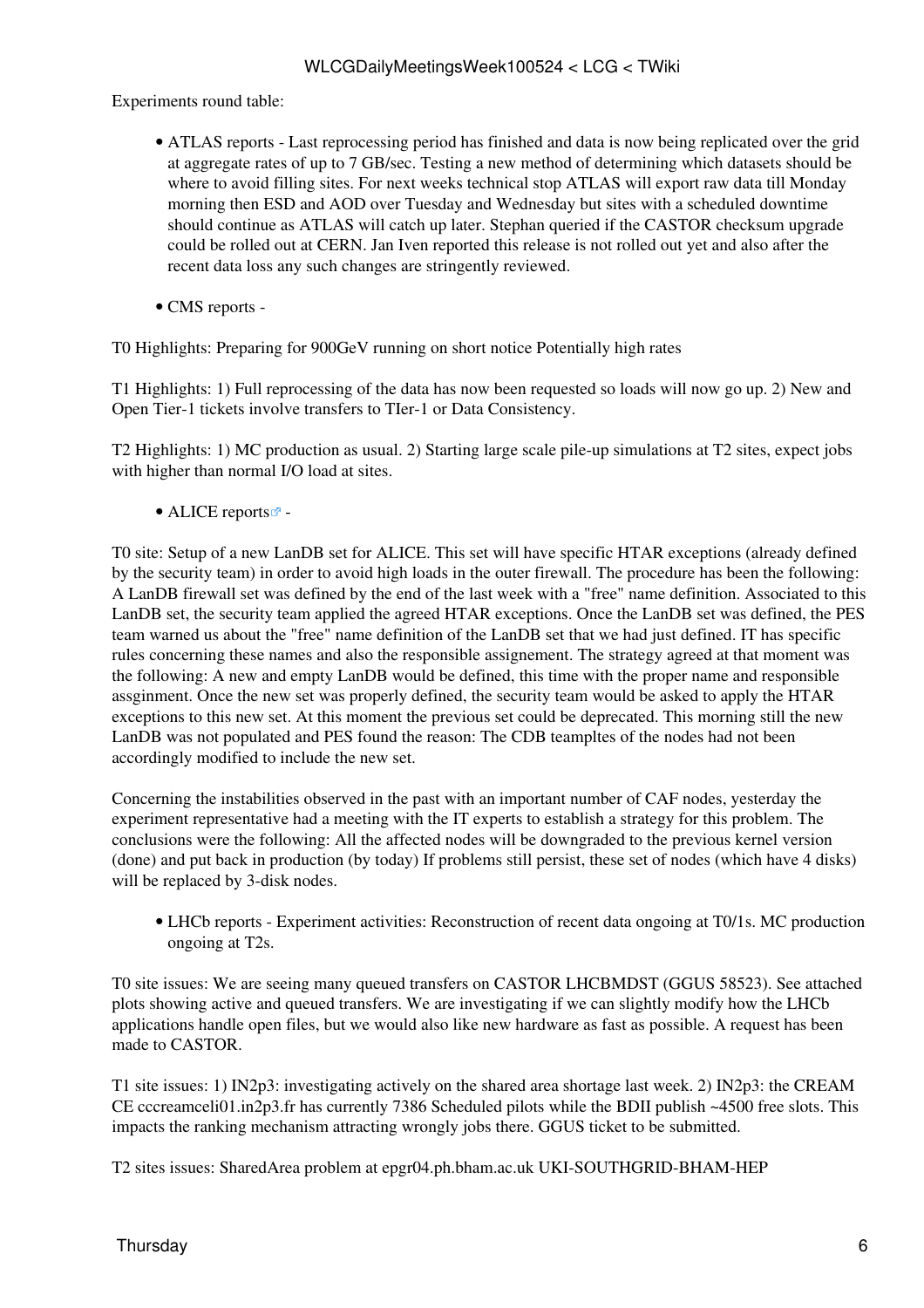Sites / Services round table:

- BNL: Planning two changes during the LHC technical stop. 1) Code changes on Force10 network switches on Tuesday. 2) Upgrade of Condor clients following the recent (transparent) server side upgrade. This requires clients to be drained from Monday evening (Monday is a US holiday) for a four hour upgrade on Tuesday morning expected to be finished by noon.
- [RAL](https://twiki.cern.ch/twiki/bin/view/LCG/RAL): Had disk failures on two scratchdisk servers this morning. Taken out of production while rebuilding - expected back on Saturday earliest. Monday is also a UK holiday and there will be an at-risk during UPS tests. Some planned networking changes have been postponed.
- CERN FTS endpoint on https://fts-patch4084.cern.ch:8443/glite-data-transfer-fts/services/.... is now available with 2.2.4. CMS have already done some basic testing. Ready when ever to upgrade the production T0 and T2 service. [PATCH:4084](https://savannah.cern.ch/patch/?4084) $\mathbb{F}$ . Simone gave ATLAS plans to move their functional tests to the new endpoint tomorrow (the machine concerned is currently being upgraded to slc5) and will then participate in a decision early next week if and when to upgrade the production FTS.
- CERN CASTOR: Changing a bad network switch affecting CASTORALICE disk servers is being scheduled for some time Monday during the technical stop - expected to take 1 hour.

AOB (Jamie): The WLCG does not want to have more than one-third of an experiments resources in overlapping scheduled downtimes so please report your downtime plans for next weeks LHC technical stop here for any coordination.

AOB ([MariaDZ\)](https://twiki.cern.ch/twiki/bin/edit/LCG/MariaDZ?topicparent=LCG.WLCGDailyMeetingsWeek100524;nowysiwyg=1): A round of the [Periodic ALARM tests full chain](https://twiki.cern.ch/twiki/bin/view/EGEE/SA1_USAG#Periodic_GGUS_ALARM_ticket_test) will take place next week Mon-Wed. The **Tier0 ONLY** is concerned this time. Steps to follow are in <https://savannah.cern.ch/support/?114705> $\sigma$  and services to test are in<https://twiki.cern.ch/twiki/bin/view/LCG/WLCGCriticalServices>

AOB (Harry): The technical stop from 31 May to 2 June is confirmed.

# <span id="page-7-0"></span>**Friday**

Attendance: local(Harry(chair), Simone, Jean-Philippe, Stephan, Maarten, Lola, [JanI,](https://twiki.cern.ch/twiki/bin/edit/LCG/JanI?topicparent=LCG.WLCGDailyMeetingsWeek100524;nowysiwyg=1) Eva, Nilo, Patricia, Ian, Akshat, [JohnG](https://twiki.cern.ch/twiki/bin/edit/LCG/JohnG?topicparent=LCG.WLCGDailyMeetingsWeek100524;nowysiwyg=1), Pavel, Ricardo);remote(Jon(FNAL), Rolf([In2P3\)](https://twiki.cern.ch/twiki/bin/edit/LCG/In2P3?topicparent=LCG.WLCGDailyMeetingsWeek100524;nowysiwyg=1), Xavier(KIT), Gonzalo(PIC), Michael(BNL), Alexander(NL-T1), Roberto(LHCb), Rob(OSG), John+Brian[\(RAL](https://twiki.cern.ch/twiki/bin/view/LCG/RAL)), Jeremy([GridPP](https://twiki.cern.ch/twiki/bin/view/LCG/GridPP)), Tore(NDGF), Gang(ASGC)).

Experiments round table:

• ATLAS [reports](https://twiki.cern.ch/twiki/bin/view/Atlas/ADCOperationsDailyReports) -

Data replication of reprocessed datasets going on - should finish over the weekend. Many sites are almost full (INFN-T1, PIC is critical if data taking is efficient over the week-end). ATLAS ADC Ops will trigger deletions when possible. 1 problem discussed by mail : Transfers from FZK were failing. Seems to be solved after FZK intervention. Gonzalo queried which space tokens at PIC are full - answer was MCDISK and DATADISK. ATLAS will stop transfers till they have cleaned enough disk.

FTS in PPS is used for Functional Tests CERN-> T1 since this morning. No obvious errors so far.

FTS channel ATLAS T1 -> Tokyo setup for tests by [IN2P3](https://twiki.cern.ch/twiki/bin/view/LCG/IN2P3) (ATLAS T1 is the sum of all ATLAS T1s except [IN2P3\)](https://twiki.cern.ch/twiki/bin/view/LCG/IN2P3). Brian queried how many concurrent transfers - thought to be 10 but ckeck with L.Schwarz at [IN2P3](https://twiki.cern.ch/twiki/bin/view/LCG/IN2P3).

• CMS [reports](https://twiki.cern.ch/twiki/bin/view/CMS/FacOps_WLCGdailyreports) -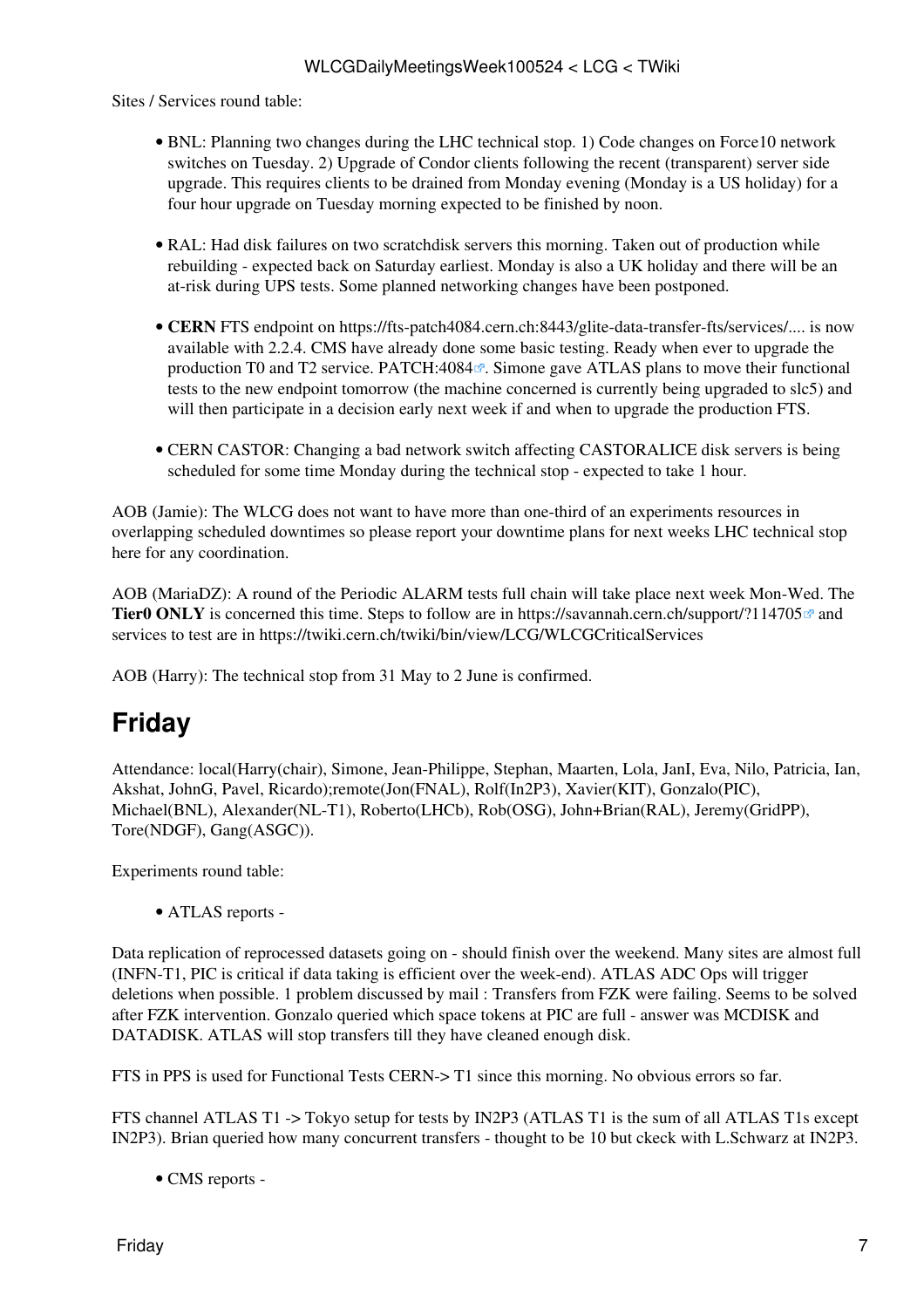T0 Highlights: Preparing for stable running over the weekend. Ian queried status of failed Oracle RAC nodes - Eva reported one still down in CMS offline. Currently not a problem but would be a worry if load increases.

T1 Highlights: Data Reprocessing has started. Also a few validation samples. Backfill activities are being ramped down to avoid interfering with production work. New and Open Tier-1 tickets involve transfers to TIer-1 or Data Consistency.

T2 Highlights: 1) MC production as usual. 2) Starting large scale pile-up simulations at T2 sites, 21 sites and counting. expect jobs with higher than normal I/O load at sites.

• ALICE [reports](http://alien2.cern.ch/index.php?option=com_content&view=article&id=75&Itemid=129) $\blacksquare$ -

T0 site

One of the ALICE users reports today that his simple analysis jobs fail to compile because of some missing header files: (stdarg.h, limits.h, typeinfo, vector, string, iostream, float.h, etc). It seems the c++ compiler is not correctly installed in the WNs: lxbsu1243, lxbsq0621, lxbsu0818, lxbsu1418. The same analysis tasks compiles succesfully elsewhere. GGUS-58587

[LanDB](https://twiki.cern.ch/twiki/bin/edit/LCG/LanDB?topicparent=LCG.WLCGDailyMeetingsWeek100524;nowysiwyg=1) set defined for ALICE and reported yesterday still appears to be empty. Experts confirm the nodes appear on the server side, but still nothing is found nor updated to the lanDB set. PES experts following it. Ricardo reported this is not in fact causing any operational problems.

CASTOR news: 980 TB in 46 diskservers have been received for CASTORALICE. The allocation per pool proposed by ALICE has been the following: 750TB for ALICEDISK and 190 TB in [T0ALICE](https://twiki.cern.ch/twiki/bin/edit/LCG/T0ALICE?topicparent=LCG.WLCGDailyMeetingsWeek100524;nowysiwyg=1)

Intervention: there is a flakey router affecting 11 diskervers in castoralice/alicedisk and 2 diskservers in t0alice with network errors and disconnects. The network people asked when could an intervention be scheduled to sort out this problem. Online and Offline representative have agreed with the network team to have this operation the next Monday 31st of May at 9:30 (it should take around 1h)

T1 sites: T1 sites in production. During yesterdays ALICE TF meeting it was agreed that sites should migrate the local [CREAM](https://twiki.cern.ch/twiki/bin/view/LCG/CREAM)-CE services to CREAM1.6/gLite3.2 as soon as possible. We will contact individually with each T1 site to have their plans for this update

#### T2 sites

Kolkata: user proxy delegation procedure was not working at the site after updating to CREAM1.6. Issue has been found: the repository chosen by the site to download the corresponding rpms was not the glite standard repository. Issue solved by the site admin. Maarten explained further - there is a Redhat 'development' repository called epel which contains some uncertified gLite software in particular a trust manager and this was in the installation path. In discussion with GT to clarify their installation documentation on this point.

Clermont: [CREAM](https://twiki.cern.ch/twiki/bin/view/LCG/CREAM) local system is showing authentication issues. GGUS-58590

PNPI: Restart of all services this morning to bring the site back in production

Cagliari: Local [CREAM](https://twiki.cern.ch/twiki/bin/view/LCG/CREAM)-CE not performing well. Connections refused at submission time. GGU-58591

• LHCb [reports](https://twiki.cern.ch/twiki/bin/view/LHCb/ProductionOperationsWLCGdailyReports) -

Experiment activities: Reconstruction of recent data ongoing at T0/1s.

T0 site issues: In the last days have been observed many queued transfers on CASTOR LHCBMDST causing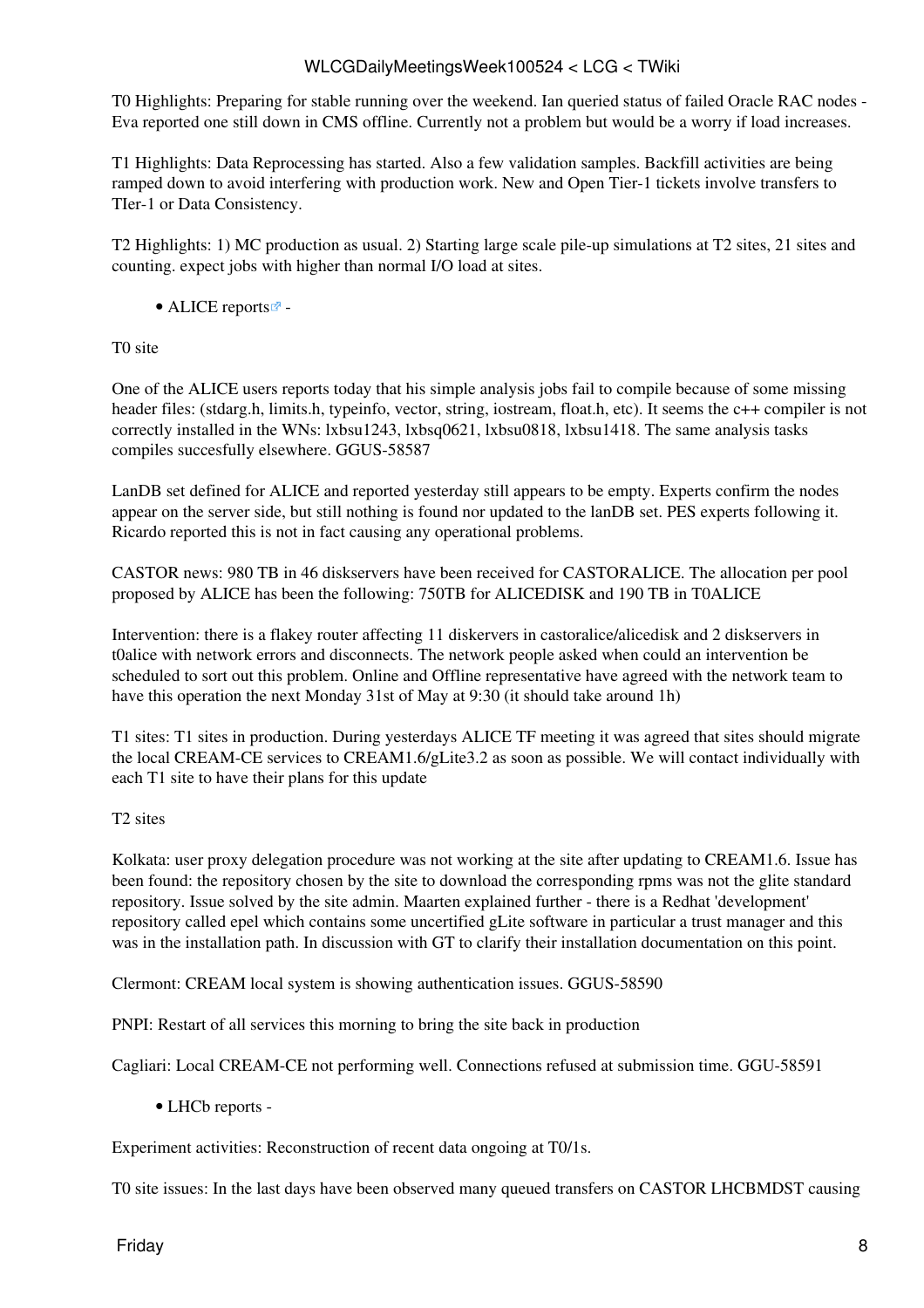a large fraction of user jobs to fail at CERN as well as many transfers od DST outgoing to T1's (GGUS 58523). As a temporary measure CERN has been banned yesterday to accept further user jobs and as soon as the backlog has been drained jobs re-started to succeed and transfers of DST started to succeed again (see picture).There are available 490 TB of new h/w delivered. Ignacio started to install as an emergency measure - 4 new diskserver on lhcbmdst (the loaded service class root of these problems) and today we do expect them in production (once few issue with the configuration will be sorted out).Also asked to disable the GC on this SC (it is [T1D1](https://twiki.cern.ch/twiki/bin/edit/LCG/T1D1?topicparent=LCG.WLCGDailyMeetingsWeek100524;nowysiwyg=1) and not [T1D0](https://twiki.cern.ch/twiki/bin/edit/LCG/T1D0?topicparent=LCG.WLCGDailyMeetingsWeek100524;nowysiwyg=1)). Jan Iven reported these boxes require a new cdb hardware profile but he hoped to have them deployed by the end of today.

T1 site issues: 1) IN2p3: huge amount of queued jobs and very few running. This is throttling one of the reprocessing activity backlog to be drained. Two-fold problem: 1 the very-long queue recently open to lhcb accepts too few concurrently running jobs. 2. the creamce is publishing wrong information and attracts jobs despite the lhcb rank would prevent so. (GGUS 58572). Maarten reported this looks like a known bug between WMS and [CREAM](https://twiki.cern.ch/twiki/bin/view/LCG/CREAM) where WMS reports the wrong job status. A new version of the WMS is in preparation hopefully ready by the end of next week. Roberto confirmed this explains the apparent long queues the Dirac system thinks are at [IN2P3](https://twiki.cern.ch/twiki/bin/view/LCG/IN2P3) - as a work-around they have temporarily stopped using the [CREAM](https://twiki.cern.ch/twiki/bin/view/LCG/CREAM)-CE at [IN2P3](https://twiki.cern.ch/twiki/bin/view/LCG/IN2P3). 2) KIT: many jobs consuming no cpu - probably a shared software area issue.

Sites / Services round table:

- FNAL: The problem of a CERN bdii server publishing out of date information (and DNS balancing is round robin) that happened a few months ago has recurred. Ricardo reported that preparing a sensor for this is in their work list. Rob wondered if it was picked up in the OSG monitoring review.
- PIC: SIR on last weeks power problems is in preparation.
- BNL: The interventions scheduled for Tuesday will now include reorganising network connections to worker nodes but within the 8 am to noon time window.
- [RAL](https://twiki.cern.ch/twiki/bin/view/LCG/RAL): One of the two failed scratch diskservers has been returned to production, the second one will not be before midday tomorrow. ATLAS software server will be upgraded Monday evening - should be transparent. At-risk Tuesday with UPS tests. NB - Monday is UK holiday. Brian reported they had successfully tested the case sensitive checksum fix in FTS 2.2.4. Investigating backlog of transfers TRIUMF to [RAL](https://twiki.cern.ch/twiki/bin/view/LCG/RAL) and suggest [RAL](https://twiki.cern.ch/twiki/bin/view/LCG/RAL) increase the number of concurrent transfers.
- OSG: No attendance Monday due to US holiday.
- ASGC: Had Maradona errors traced to a bad worker node (a restart had failed to mount a file system). This was fixed but they are now getting more errors over different worker nodes - under investigation. Maarten will also investigate.
- CERN CASTORATLAS: The ATLAS groupdisk that went down on Tuesday is back with its files available.
- CERN Databases: Between Monday and Tuesday they will patch all the production databases. For CMS offline their failed node is still down though the [MoU](https://twiki.cern.ch/twiki/bin/view/LCG/MoU) says 12 hours - it should be done on Monday. They are trying to restart the node without its failed memory but this is not sure to work. There is enough remaining capacity to run the database.

AOB:

-- [JamieShiers](https://twiki.cern.ch/twiki/bin/view/Main/JamieShiers) - 20-May-2010

This topic: LCG > WLCGDailyMeetingsWeek100524